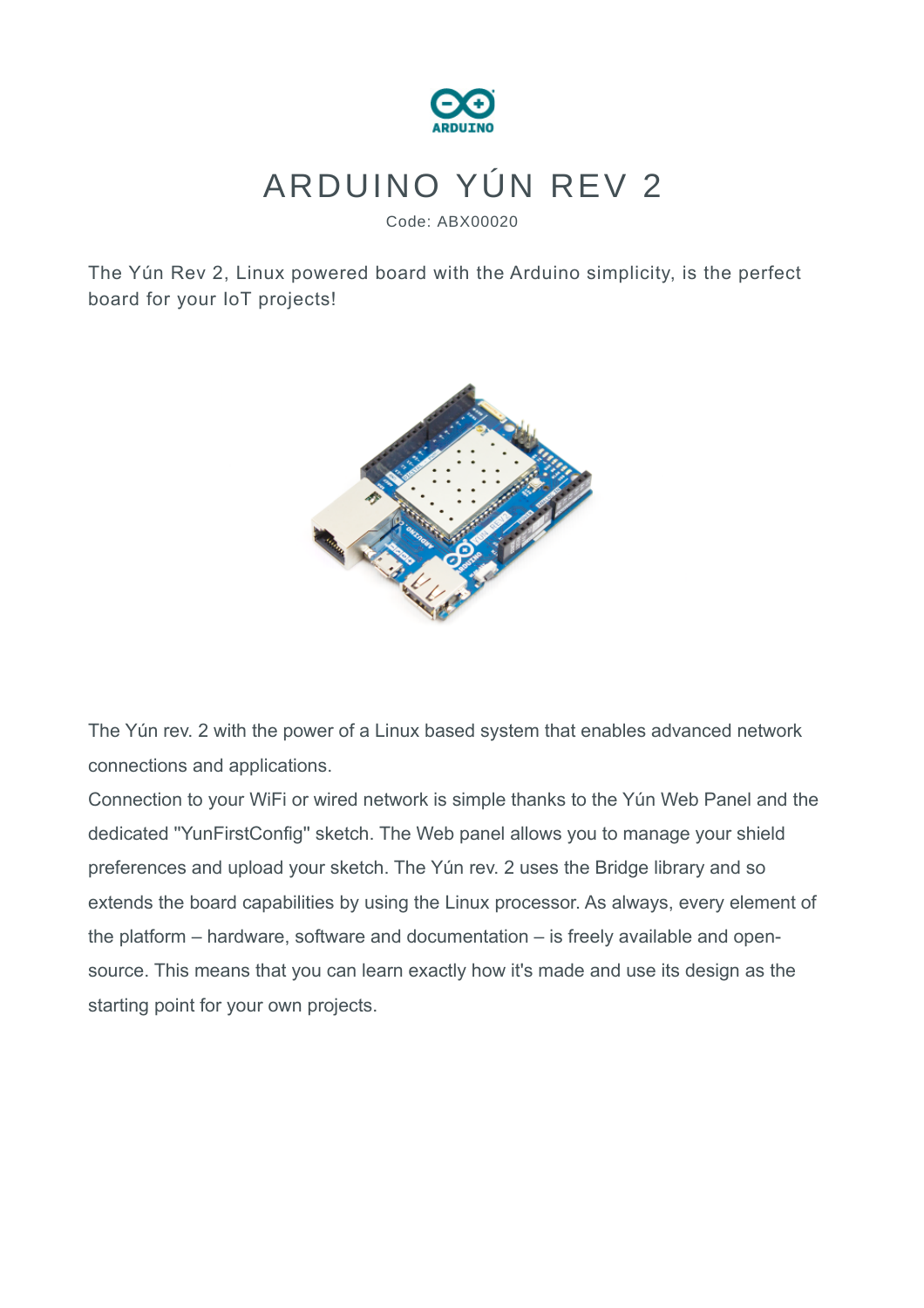



## **AVR Arduino microcontroller**

| Microcontroller          | ATmega32U4                               |
|--------------------------|------------------------------------------|
| <b>Operating Voltage</b> | 5V                                       |
| Input Voltage            | 5V                                       |
| Digital I/O Pins         | 20                                       |
| <b>PWM Output</b>        | 7                                        |
| Analog I/O Pins          | $12 \overline{ }$                        |
| DC Current per I/O Pin   | 40 mA on I/O Pins; 50 mA on 3,3 Pin      |
| <b>Flash Memory</b>      | 32 KB (of which 4 KB used by bootloader) |
| <b>SRAM</b>              | 2.5 KB                                   |
| <b>EEPROM</b>            | 1 KB                                     |
| Clock Speed              | 16 MHz                                   |
|                          |                                          |

**Linux Microprocessor**

| Processor                | <b>Atheros AR9331</b> |
|--------------------------|-----------------------|
| Architecture             | <b>MIPS</b>           |
| <b>Operating Voltage</b> | 3.3V                  |
| Ethernet                 | 802.3 10/100Mbit/s    |
| WiFi                     | 802.11b/g/n 2.4 GHz   |
| <b>USB Type</b>          | 2.0 Host              |
| <b>Card Reader</b>       | Micro-SD              |
| RAM                      | 64 MB DDR2            |
| <b>Flash Memory</b>      | 16 MB                 |
| <b>Clock Speed</b>       | 400 MHz               |